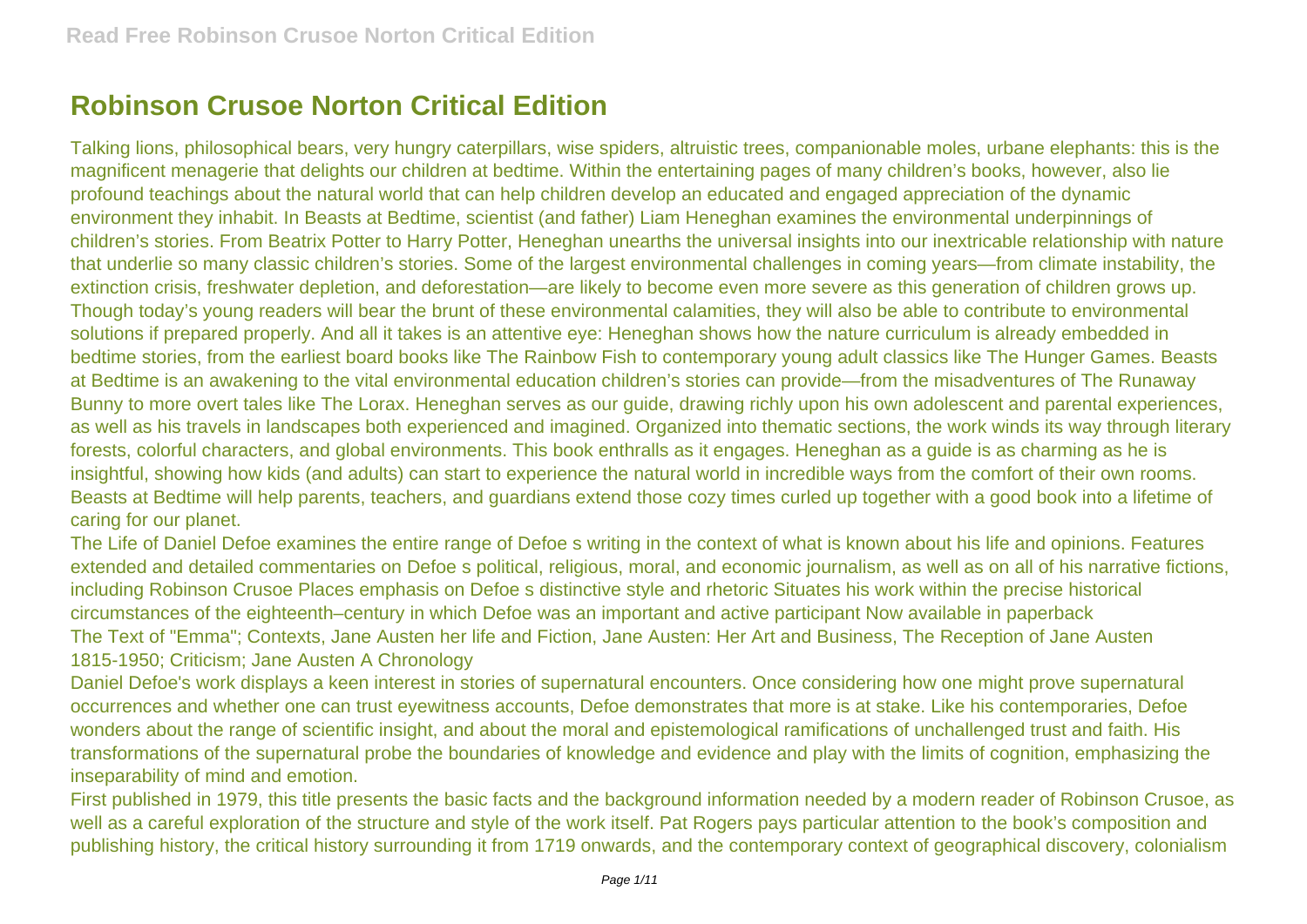and piracy, as well as more controversial areas of interpretation. A wide-ranging and practical reissue, this study will be of value to literature students with a particular interest in the critical interpretation of Robinson Crusoe, as well as the novel's place in the context of Defoe's career.

This study restores Defoe's writings and ideas to their seventeenth-century context.

The most trusted anthology for complete works and helpful editorial apparatus. The Tenth Edition supports survey and period courses with NEW complete major works, NEW contemporary writers, and dynamic and easy-to-access digital resources. NEW video modules help introduce students to literature in multiple exciting ways. These innovations make the Norton an even better teaching tool for instructors and, as ever, an unmatched value for students.

This volume analyses the form, structure and genre of a selection of non-fictional works by Daniel Defoe. Directing our scholarly gaze away from the much studied novels, the essays explore the rhetorical strategies and generic inventiveness on display in Defoe's better known nonfictional texts, such as The Shortest Way with the Dissenters and A Tour through the Whole Island of Great Britain, and some of his lesser known publications, such as his Complete English Tradesman and An Essay on the History and Reality of Apparitions. What emerges from the collection is the picture of an author who responded to early eighteenth-century debates and events with outstanding authorial skill and energy, and to whom matters of form and style were of great importance.

Symbolic Landscapes presents a definitive collection of landscape/place studies that explores symbolic, cultural levels of geographical meanings. Essays written by philosophers, geographers, architects, social scientists, art historians, and literati, bring specific modes of expertise and perspectives to this transdisciplinary and interdisciplinary study of the symbolic level human existential spatiality. Placing emphasis on the pre-cognitive genesis of symbolic meaning, as well as embodied, experiential (lived) geography, the volume offers a fresh, quasi-phenomenological approach. The editors articulate the epistemological doctrine that perception and imagination form a continuum in which both are always implicated as complements. This approach makes a case for the interrelation of the geography of perception and the geography of imagination, which means that human/cultural geography offers only an abstraction if indeed an aesthetic geography is constituted merely as a sub-field. Human/cultural geography can only approach spatial reality through recognizing the intimate interrelative dialectic between the imaginative and perceptual meanings of our landscapes/placeworlds. This volume reinvigorates the importance of the topic of symbolism in human/cultural geography, landscape studies, philosophy of place, architecture and planning, and will stand among the classics in the field. This new edition of Defoe's masterpiece includes a lively introduction by Tom Keymer, full notes and useful appendices, including a chronology of the action of the story and Defoe's most sustained commentary on it. Almost 300 years ago this fascinating novel was published with probably the most long title: The Life and Strange Surprizing Adventures of Robinson Crusoe, of York, Mariner: Who Lived Eight and Twenty Years, All Alone in an Uninhabited Island on the Coast of America, Near the Mouth of the Great River of Oroonoque; Having Been Cast on Shore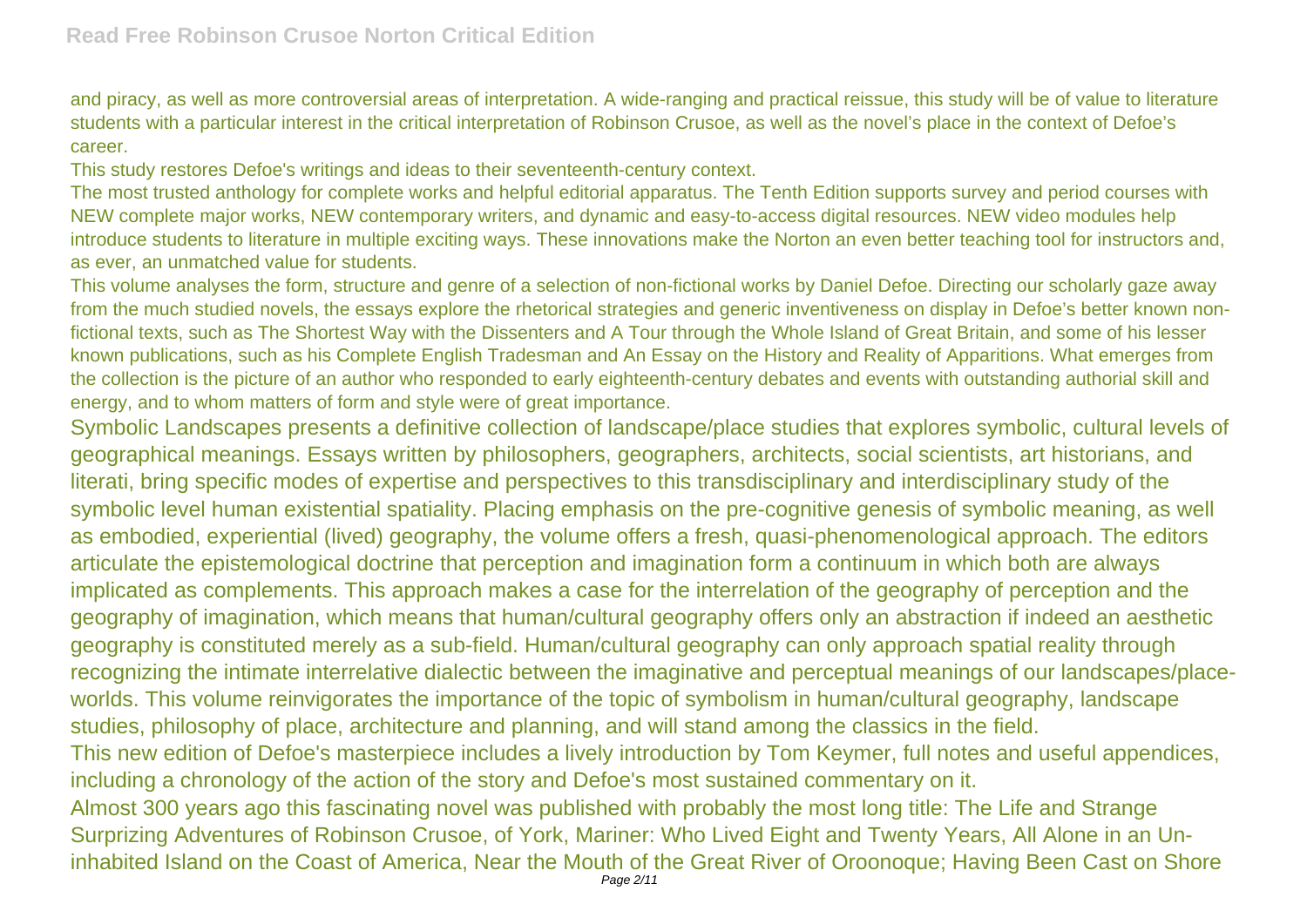by Shipwreck, Wherein All the Men Perished but Himself. With an Account how he was at last as Strangely Deliver'd by Pyrates. Written by Himself. For hundreds of years this book impresses the imagination by displaying of courage, ingenuity, vitality of the person, caught in such a binding that it is difficult to imagine. But still it is so exciting to imagine, while reading a book in a cozy room. Pretty illustrations by Vladislav Kolomoets provide you with new impressions from reading this legendary story.

Robinson Crusoe, an adventure tale that fascinated such thinkers as Jean-Jacques Rousseau, Karl Marx, Virginia Woolf, and J. M. Coetzee, has been an international best-seller for three hundred years. An adventure tale involving cannibals, pirates, and shipwrecks, it embodies economic, social, political, and philosophical themes that continue to be relevant today. Moreover, the notion of isolation on a deserted island and a fascination with survival continue to be central to countless popular cinema and television programs. This edition of the novel with its introduction, line notes, and full bibliographical notes provides a uniquely scholarly presentation of the novel. There has been no other edition like it. Published by Bucknell University Press. Distributed worldwide by Rutgers University Press.

Originally published in 1985, this book traces the development of an ideal of work in English writing which runs parallel to that of the Protestant work ethic. The author has called this the myth of vocation: work is seen as the primary source of self-definition, psychic integration and fulfilment. The root, and the purest form, of the idea is to be found in Robinson Crusoe. This work, so seminal in many ways, presents a prototypical middle-class hero, caught in a conflict between the impulse to adventure and that to create and make profits. The conflicts articulated in this work are picked up more or less explicitly by more than one of the great Victorian novelists. This book treats in detail several paradigmatic examples, deriving its terms of reference from modern sociological treatments of work and its effects on persons. The gospel of work need not result in capitalistic or protestant attitudes, but is compatible also with communistic ideas. This study serves to revalue the concept of work as a humanistic activity as well as offering a subtle reading of major works of literature.

Annual Volume #59 of the College Theology Society, this book of collected essays will explore the theme of how theology and catechesis interact. Is theology "handing on the faith," or is the vocation of the theologian something more/different? What are the challenges and convergences for theology and catechesis in the classroom?

Consisting of fifteen essays originally delivered as papers at the College Theology Society annual meeting in Omaha, NE in May 2013, this book will offer the reflections and analyses of teachers across a broad spectrum of experience, background, and personal convictions vis-à-vis the importance of catechesis in the college classroom.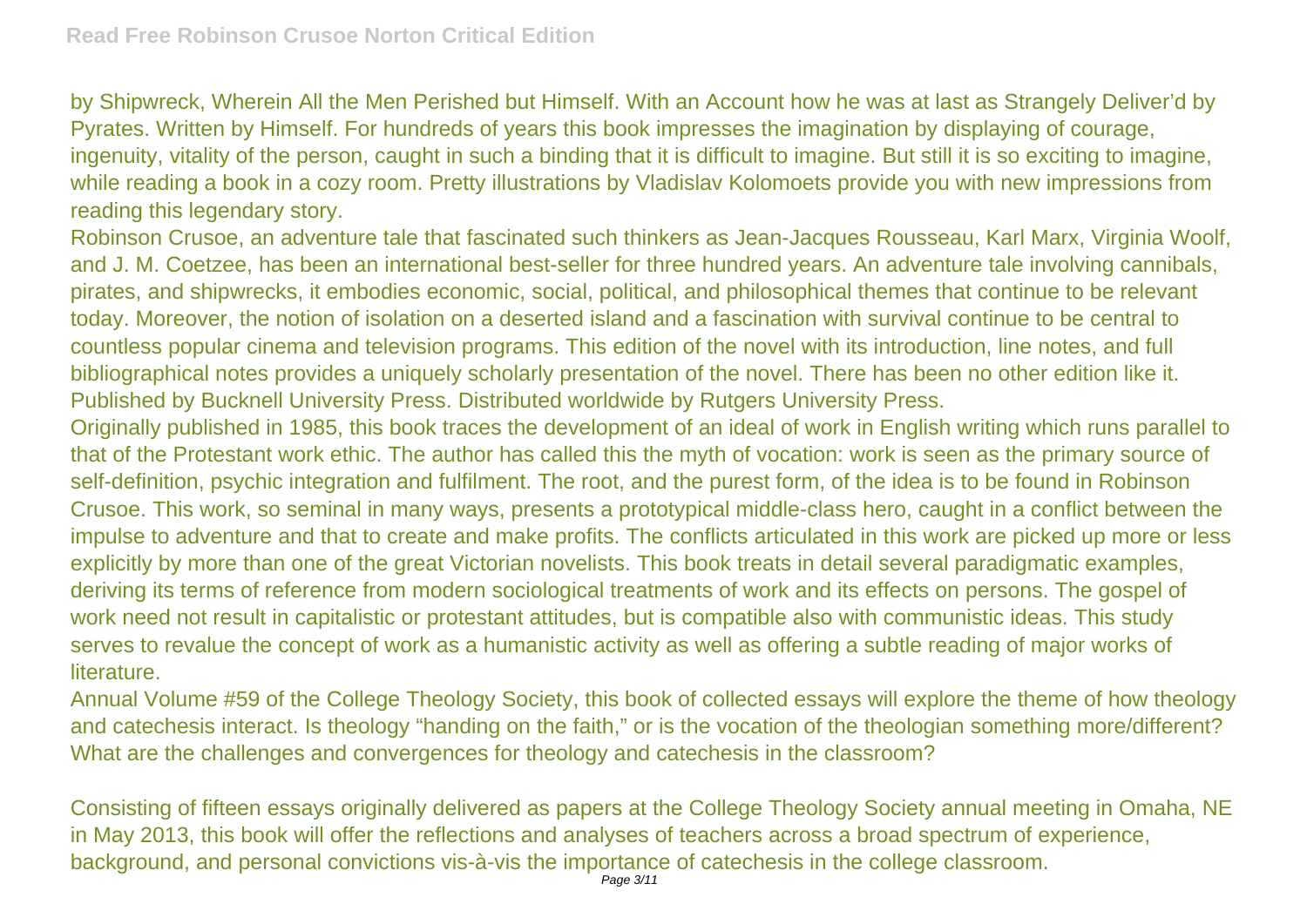The best-selling student edition on the market, now available in a Second Edition. Almost two centuries after its publication, Frankenstein remains an indisputably classic text and Mary Shelley's finest work. This extensively revised Norton Critical Edition includes new texts and illustrative materials that convey the enduring global conversation about Frankenstein and its author. The text is that of the 1818 first edition, published in three volumes by Lackington, Hughes, Harding, Mavor, and Jones. It is accompanied by an expansive new preface, explanatory annotations, a map of Geneva and its environs, and seven illustrations, five of them new to the Second Edition. Context is provided in three supporting sections: "Circumstance, Influence, Composition, Revision," "Reception, Impact, Adaptation," and "Sources, Influences, Analogues." Among the Second Edition's new inclusions are historical-cultural studies by Susan Tyler Hitchcock, William St. Clair, and Elizabeth Young; Chris Baldrick on the novel's reception; and David Pirie on the novel's many film adaptations. Related excerpts from the Bible and from John Milton's Paradise Lost are now included, as is Charles Lamb's poem "The Old Familiar Faces." "Criticism" collects sixteen major interpretations of Frankenstein, nine of them new to the Second Edition. The new contributors are Peter Brooks, Bette London, Garrett Stewart, James. A. W. Heffernan, Patrick Brantlinger, Jonathan Bate, Anne Mellor, Jane Goodall, and Christa Knellwolf. A Chronology and Selected Bibliography are also included.

Restless Classics presents the Three-Hundredth Anniversary Edition of Robinson Crusoe, the classic Caribbean adventure story and foundational English novel, with new illustrations by Eko and an introduction by Jamaica Kincaid that contextualizes the book for our globalized, postcolonial era. Three centuries after Daniel Defoe published Robinson Crusoe, this gripping tale of a castaway who spends thirty years on a remote tropical island near Trinidad, encountering cannibals, captives, and mutineers before being ultimately rescued, remains a classic of the adventure genre and is widely considered the first great English novel. But the book also has much to teach us, in retrospect, about entrenched attitudes of colonizers toward the colonized that still resound today. As celebrated Caribbean writer Jamaica Kincaid writes in her bold new introduction, "The vivid, vibrant, subtle, important role of the tale of Robinson Crusoe, with his triumph of individual resilience and ingenuity wrapped up in his European, which is to say white, identity, has played in the long, uninterrupted literature of European conquest of the rest of the world must not be dismissed or ignored or silenced."

Then a mulatto named Friday appears and teaches Robinson that there are, after all, better things in life than civilization. An instant success in its own time, Daniel Defoe's The Adventures of Robinson Crusoe has for three centuries drawn readers to its archetypal hero, the man surviving alone on an island. This Companion begins by studying the eighteenth-century literary, historical and cultural contexts of Defoe's novel, exploring the reasons for its immense popularity in Britain and in its colonies in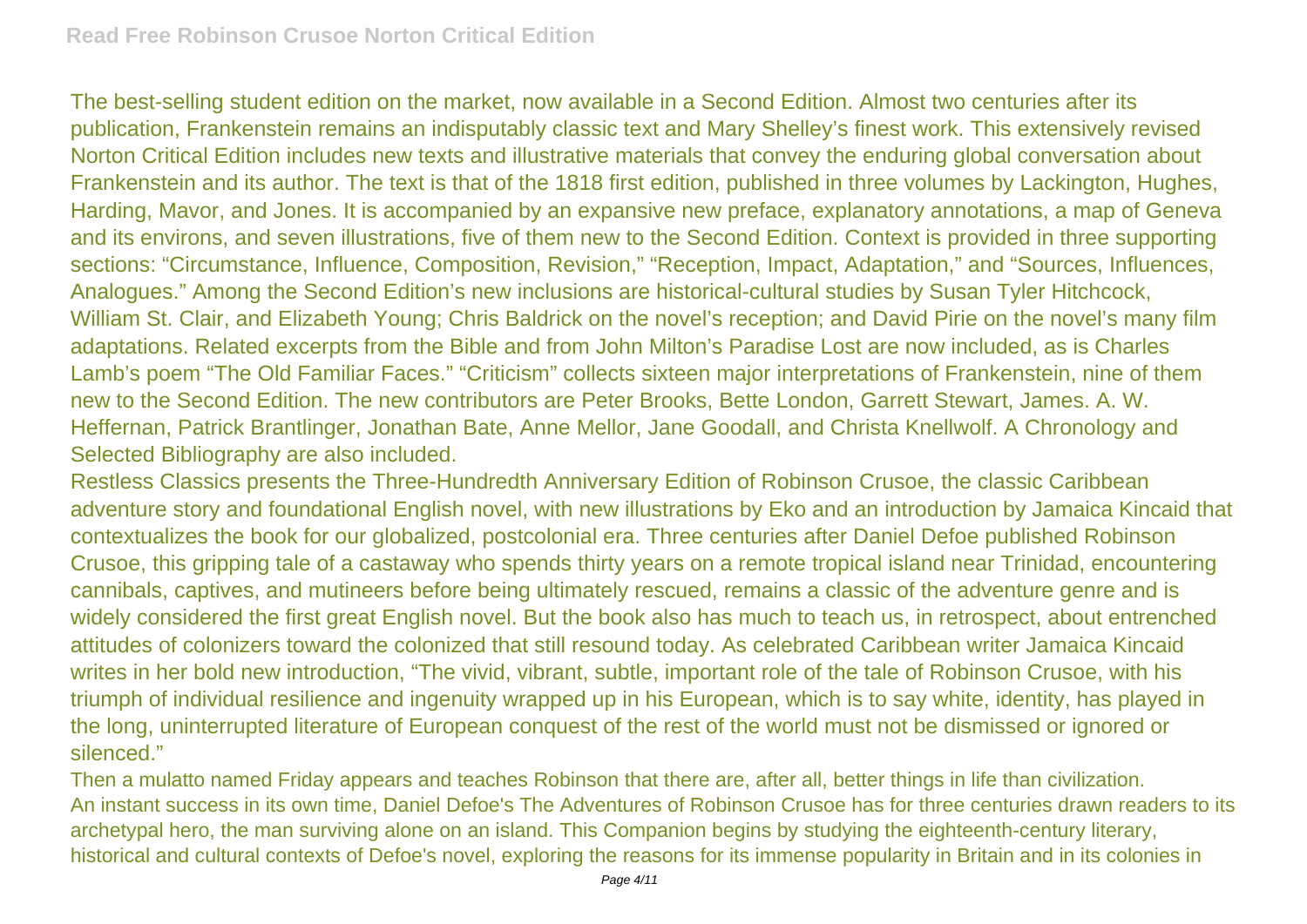America and in the wider European world. Chapters from leading scholars discuss the social, economic and political dimensions of Crusoe's island story before examining the 'after life' of Robinson Crusoe, from the book's multitudinous translations to its cultural migrations and transformations into other media such as film and television. By considering Defoe's seminal work from a variety of critical perspectives, this book provides a full understanding of the perennial fascination with, and the enduring legacy of, both the book and its iconic hero.

This Norton Critical Edition of one of Defoe's most important works reprints the 1722 text, the only edition published in Defoe's lifetime.

The beginning is both internal and external to the text it initiates, and that noncoincidence points to the text's vexed relation with its outside. Hence the nontrivial self-reflexivity of any textual beginning, which must bear witness to the self-grounding quality of the literary work— its inability either to comprise its inception or to externalize it in an authorizing exteriority. In a different but related way, the fact that they must begin renders our lives and our desires opaque to us; what Freud called "latency" marks not only sexuality but human thought with a self-division shaped by asynchronicity. From Henry James's New York Edition prefaces to George Eliot's epigraphs, from Ovid's play with meter to Charles Dickens's thematizing of the ex nihilo emergence of character, from Wallace Stevens's abstract consideration of poetic origins to James Baldwin's, Carson McCullers's, and Eudora Welty's descriptions of queer childhood, writers repeatedly confront the problem of inception. Inception introduces a fundamental contingency into texts and psyches alike: in the beginning, all could have been otherwise. For Kevin Ohi, the act of inception, and the potential it embodies, enables us to see making and unmaking coincide within the mechanism of creation. In this sense, Inceptions traces an ethics of reading, the possibility of perceiving, in the ostensibly finished forms of lives and texts, the potentiality inherent in their having started forth.

Robinson Crusoe 2e - Norton Critical Edition + Fielding/ Tom Jones 2e - Norton Critical EditionRobinson CrusoeOxford University Press

This collection of essays, including contributions by Paula Backscheider, Martin C. Battestin, and Patricia Meyer Spacks - examines the relationships between history, literary forms, and the cultural contexts of British literature from the late seventeenth to the late eighteenth century. Topics include print culture and the works of Mary, Lady Chudleigh; the politics of early amatory fiction; Susanna Centlivre's use of plot; novels by women between 1760 and 1788; and the connection between gender and narrative form in the criminal biographies of the 1770s.

Insightful travel writing, riveting narrative history, and clever scholarly discoveries make this a remarkably rich and varied book. Tim Severin has once again demonstrated a superb ability to bring together literature and adventure in an engrossing narrative. Published in 1719, Defoe's Robinson Crusoe is one of those extraordinary literary works whose importance lies not only in the text itself but in its persistently lively afterlife. German author Johann Gottfried Schnabel—who in 1731 penned his own island narrative—coined the term "Robinsonade" to characterize the genre bred by this classic, and today hundreds of examples can be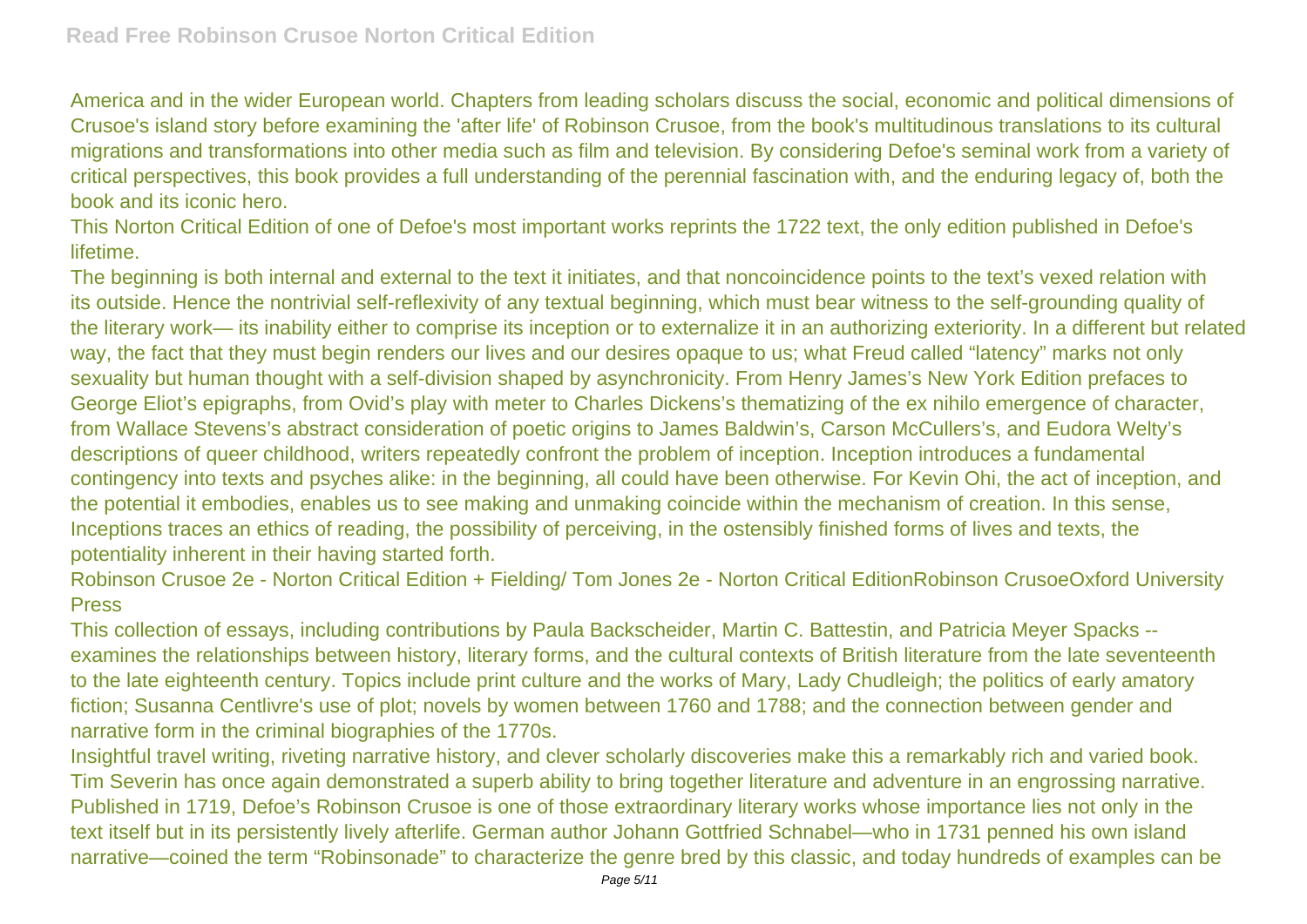identified worldwide. This celebratory collection of tercentenary essays testifies to the Robinsonade's endurance, analyzing its various literary, aesthetic, philosophical, and cultural implications in historical context. Contributors trace the Robinsonade's roots from the eighteenth century to generic affinities in later traditions, including juvenile fiction, science fiction, and apocalyptic fiction, and finally to contemporary transmedial adaptations in film, television, theater, and popular culture. Taken together, these essays convince us that the genre's formal and ideological adaptability to changing social and cultural circumstances explains its enduring relevance to this day. Published by Bucknell University Press. Distributed worldwide by Rutgers University Press. Newly discovered letters by Lewis Carroll, an expanded selection of diary excerpts, and a wealth of new biographical materials are some of the features of this revised Norton Critical Edition. This perennially popular Norton Critical Edition again reprints the 1897 editions of Alice's Adventures in Wonderland and Through the Looking-Glass along with the 1876 edition of The Hunting of the Snark. Each text is fully annotated and the original illustrations are included. An unusually rich "Backgrounds" section is arranged to correspond with three clearly defined periods in Lewis Carroll's life. Letters and diary entries interwoven within each period emphasize the biographical dimension of Carroll's writing. Readers gain an understanding of the author's family and education, the evolution of the Alice books, and Carroll's later years through his own words and through important scholarly work on his faith life and his relationships with women and with Alice Hargreaves and her family. Reflecting the wealth of new scholarship on Alice in Wonderland and Lewis Carroll published since the last edition, Donald Gray has chosen eleven new critical works while retaining five seminal works from the previous edition. Two early pieces—an essay by Charles Dickens and poem by Christina Rossetti—take a satirical look at children's literature. The nine new recent essays are by James R. Kincaid, Marah Gubar, Robert M. Polemus, Jean-Jacques Lecercle, Gilles Deleuze, Roger Taylor, Carol Mavor, Jean Gattégno, and Helena M. Pycior. The Selected Bibliography has been updated and expanded.

Lying appears to be ubiquitous, what Franz Kafka called "a universal principle"; yet, despite a number of recent books on the subject, it has been given comparatively little genuinely systematic attention by philosophers, social scientists, or even literary theorists. In The Habit of Lying John Vignaux Smyth examines three forms of falsification—lying, concealment, and fiction—and makes a strong critique of traditional approaches to each of them, and, above all, to the relations among them. With recourse to Rene Girard, Paul de Man, Theodor Adorno, Leo Strauss, and other theoreticians not usually considered together, Smyth arrives at some surprising conclusions about the connections between lying, mimesis, sacrifice, sadomasochism, and the sacred, among other central subjects. Arguing that the relation between lying and truthtelling has been characterized in the West by sharply sacrificial features, he begins with a critique of the philosophies of lying espoused by Kant and Sissela Bok, then concludes that the problem of truth and lies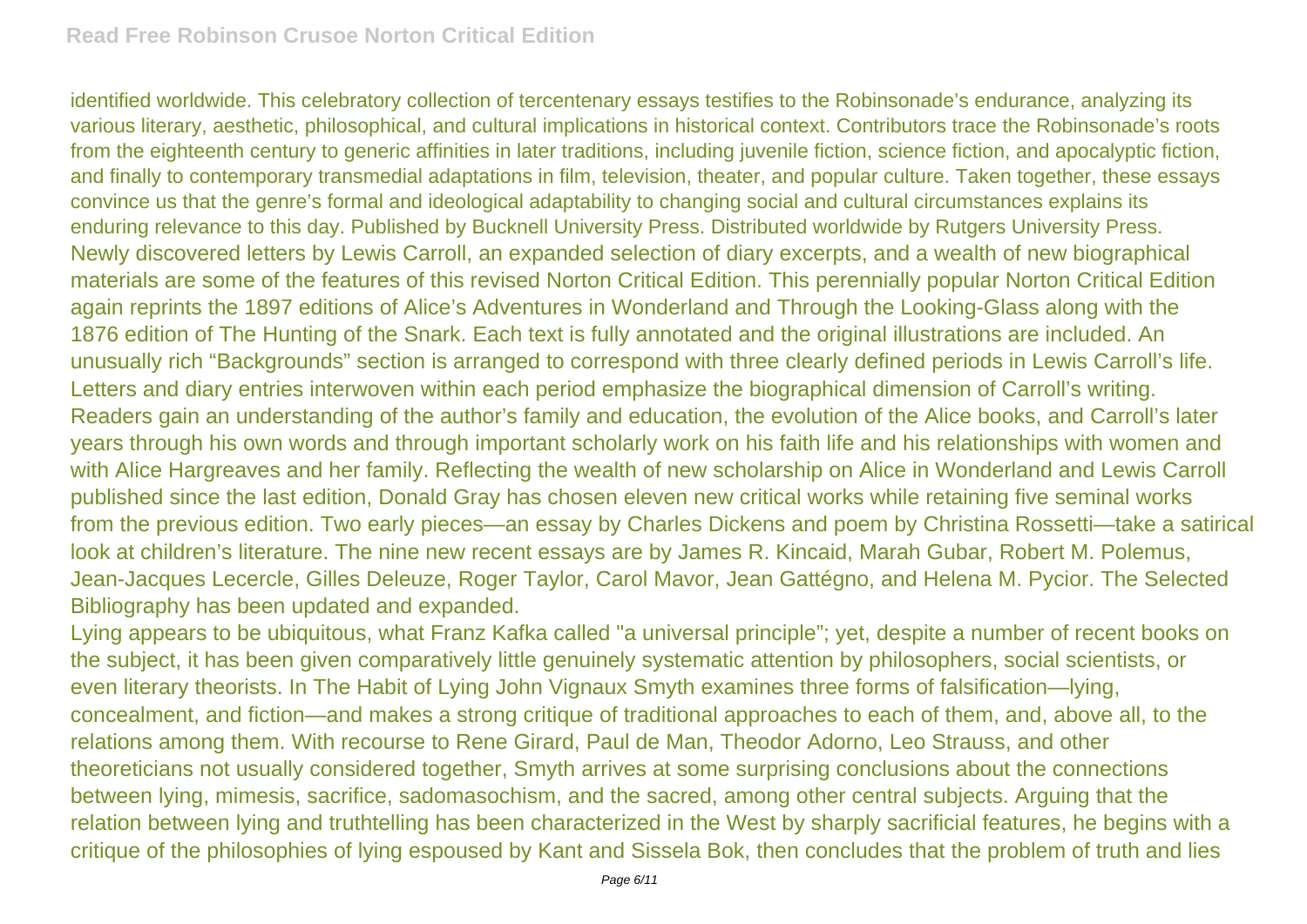leads to the further problem of the relation between law and arbitrariness as well as to the relation between rationality and unanimity. Constructively criticizing the work of such philosophers as Bertrand Russell, Ludwig Wittgenstein, Richard Rorty, and Nelson Goodman, Smyth shows how these problems occur comparably in fiction theory and how Paul de Man's definition of fiction as arbitrariness finds confirmation in analytic philosophy. Through the novels of Defoe, Stendhal, and Beckett—with topics ranging from Defoe's treatment of lies, fiction, and obscenity to Beckett's treatment of the anus and the sacred—Smyth demonstrates how these texts generalize the issues of mendacity, concealment, and sacrificial arbitrariness in Girard's sense to almost every aspect of experience, fiction theory, and cultural life. The final section of the book, taking its cue from Shakespeare, elaborates a sacrificial view of the history of fashion and dress concealment.

Daniel Defoe's writings have bred controversy since their first appearance in the eighteenth century: 'Robinson Crusoe' fuels virulent disagreements among critics, while Defoe's two scandalous women, 'Moll Flanders' and 'Roxana', can still shock us and challenge the range of our sympathies. This essential study: • takes a fresh look at these intriguing novels and leads the reader into close analysis of Defoe's texts, encouraging an open-minded approach to interpretation  $\bullet$ features chapters on the novels' openings, conscience and repentance, society and economics, women and patriarchy, and the use of 'outsider' narrators • provides useful sections on 'Methods of Analysis' and 'Suggested Work' to aid independent study • offers historical and literary background, a sample of critical views, and suggestions for further reading. Equipping students with the critical and analytical skills with which to approach Defoe's work, this inspiring guide helps readers to appreciate the brilliance of the author's writing and to enjoy the complexity of his fictional creations for themselves.

This collection of essays, comprised of research first presented at the seventh annual Louisiana Conference on Literature, Language, and Culture, explores one of the most pervasive, vexing, and alluring concepts in the Humanities, that of place. Including essays which encompass a broad range of research fields and methodologies, from Geography to Cybernetics, it presents a cross-section of approaches aimed revealing the complex cultural machinations behind what once may have seemed a static, one-dimensional topic. Investigations into the function of place as a force in contemporary culture inevitably reveal a long history of the interplay between place and cultural product, between 'context' and 'text'. Just as traditional cultures mythologize sacred spaces, so too has Western culture sanctified its own places through its literature. Imagined places such as Faulker's Yoknapatawpha or Joyce's Dublin become the focus of conferences and festivals; authors' homes, birthplaces, and gravesites are transformed into sites of pilgrimage; locales created for television shows and movies become actual businesses catering to a public for whom the line between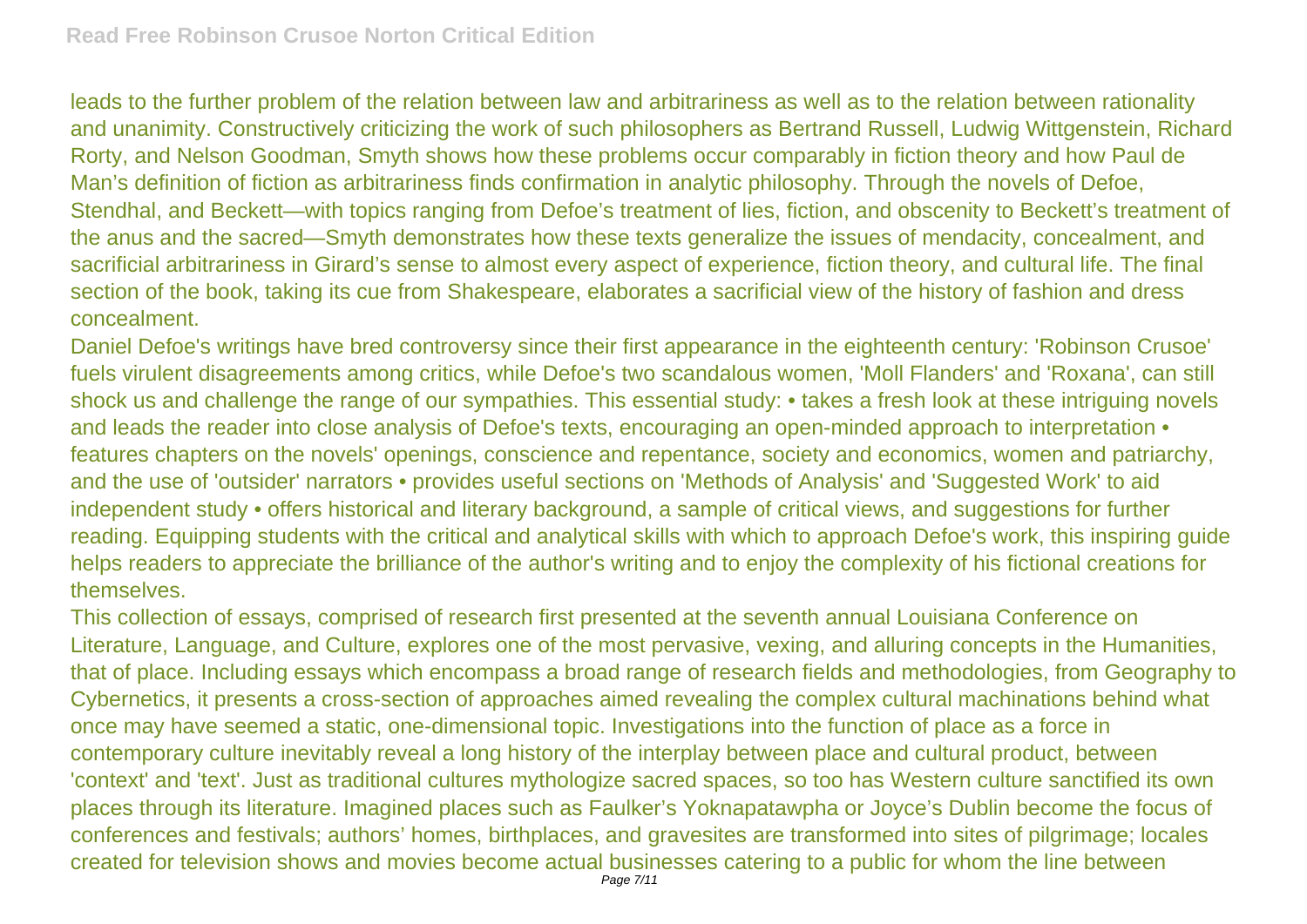fantasy and reality is increasingly blurred; and persisting through the great cultural shifts of the past two hundred years is the popular and romantic notion that words, performances, narratives, and even national identities are always in some way an expression of the places in which they are created and set. With the idea of place foregrounded in so much contemporary discourse, this collection promises to enter into an already lively debate and one which, due to its relevance to where we live and how we make sense of our own "places" within them, does not show any signs of flagging.

The Fortunes & Misfortunes of the Famous Moll Flanders Who was Born in Newgate, and during a Life of continu'd Variety for Threescore Years, besides her Childhood, was Twelve Year a Whore, five times a Wife (whereof once to her own Brother), Twelve Year a Thief, Eight Year a Transported Felon in Virginia, at last grew Rich, liv'd Honest, and dies a Penitent.Written from her own Memorandums . . . by Daniel Defoe

In this study of solitude in high modernist writing, Edward Engelberg explores the ways in which solitude functions thematically to shape meaning in literary works, as well as what solitude as a condition has contributed to the making of a trope. Selected novels are analyzed for the ambiguities that solitude injects into their meanings. The freedom of solitude also becomes a burden from which the protagonists seek liberation. Although such ambiguities about solitude exist from the Bible and the Ancients through the centuries following, they change within the context of time. The story of solitude in the twentieth century moves from the self's removal from society and retreat into nature to an extra-social position within which the self confronts itself. A chapter is devoted to the synoptic analysis of solitude in the West, with emphasis on the Renaissance to the twentieth century, and another chapter analyzes the ambiguities that set the stage for modernism: Defoe's Robinson Crusoe. Selected works by Woolf, Mann, Camus, Sartre, and Beckett highlight particular modernist issues of solitude and how their authors sought to resolve them.

This book seeks to discover the actual man and the true adventures behind the life of Alexander Selkirk, the real-life Robinson Crusoe.

Through a detailed unpacking of the castaway genre's appeal in English literature, Empire Islands forwards our understanding of the sociopsychology of British Empire. Rebecca Weaver-Hightower argues convincingly that by helping generations of readers to make sense of—and perhaps feel better about—imperial aggression, the castaway story in effect enabled the expansion and maintenance of European empire. Empire Islands asks why so many colonial authors chose islands as the setting for their stories of imperial adventure and why so many postcolonial writers "write back" to those island castaway narratives. Drawing on insightful readings of works from Thomas More's Utopia to Caribbean novels like George Lamming's Water with Berries, from canonical works such as Robinson Crusoe and The Tempest to the lesser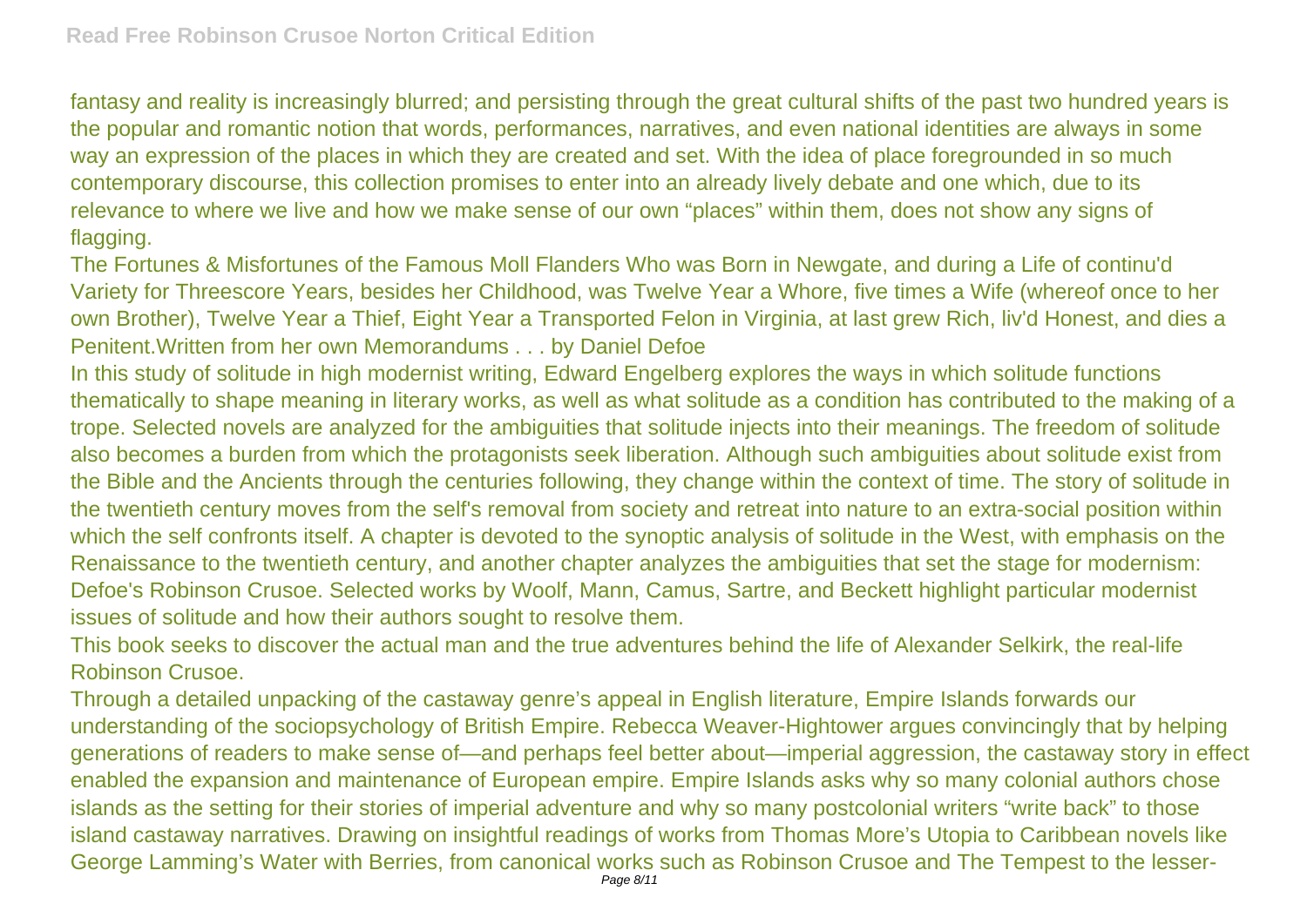known A Narrative of the Life and Astonishing Adventures of John Daniel by Ralph Morris, Weaver-Hightower examines themes of cannibalism, piracy, monstrosity, imperial aggression, and the concept of going native. Ending with analysis of contemporary film and the role of the United States in global neoimperialism, Weaver-Hightower exposes how island narratives continue not only to describe but to justify colonialism. Rebecca Weaver-Hightower is assistant professor of English and postcolonial studies at the University of North Dakota.

This study examines different conceptions of time in Daniel Defoe's (1660-1731) novels. The temporal aspects of the novels are surveyed, taking into account the historical situation of the novel as a genre and contemporary conceptions of time. The modernisation process of the Western world serves as a wider context of the study, as present research indicates that Defoe's novels exemplify a multilayered shift from 'pre-modern' Western conceptions of time to those of the modern age. The author also explores gendered time and economic and cultural values of time in Defoe's novels. The book contributes a fresh analysis of Defoe's novels and demonstrates the crucial relation between historical-cultural conceptions of time and the historically changing genre of the novel.

Daniel Defoe's Robinson Crusoe (1719) has had an enduring and widespread impact, becoming a universal myth. This volume offers various approaches to the rewriting of the desert(ed) island myth of the novel. Its originality comes from the time range covered, as its focus ranges from medieval proto-Robinsonades to twentieth-century cinematic adaptations. It begins with an exploration of Robinsonades written before Robinson Crusoe, prompting discussion about the label "Robinsonade" and why critics have seen Defoe's narrative as the hypotext of the genre. Robinson Crusoe can only be understood in the context of the imperial expansion of Britain in the 18th century and the rise of capitalism, but Robinsonades adapt to the audiences they address. At the turn of the 19th century, despite the changing context and the increasingly unrealistic claim that one could be stranded on a desert island fertile enough for rebuilding a new life and civilization, the myth of Robinson resurfaced in R. L. Stevenson's and Joseph Conrad's fictions. The 19th century was also marked by industrial revolution, progress and scientism, and the authors who wrote Robinsonades at that period witnessed how those developments changed the world. The volume includes a discussion of Jules Verne's work as a critical perspective on colonial narratives, and deals with transmedial and transgeneric approaches, analysing the bridges and comparisons between the depictions of such narratives in literature, cinema, and television. Finally, the volume proposes a topical approach to the genre by focusing on the link between literature and the environment, and how the Robinsonade can awaken people's consciences and help make a difference in the world. Bearing in mind the idea that Robinsonades can be wake-up calls, the epilogue of this volume offers a very original comparison between the Robinsonade and the political situation in Great Britain regarding Europe.

The best-selling student edition on the market, now available in a Second Edition. Almost two centuries after its publication, Frankenstein remains an indisputably classic text and Mary Shelley's finest work. This extensively revised Norton Critical Edition includes new texts and illustrative materials that convey the enduring global conversation about Frankenstein and its author. The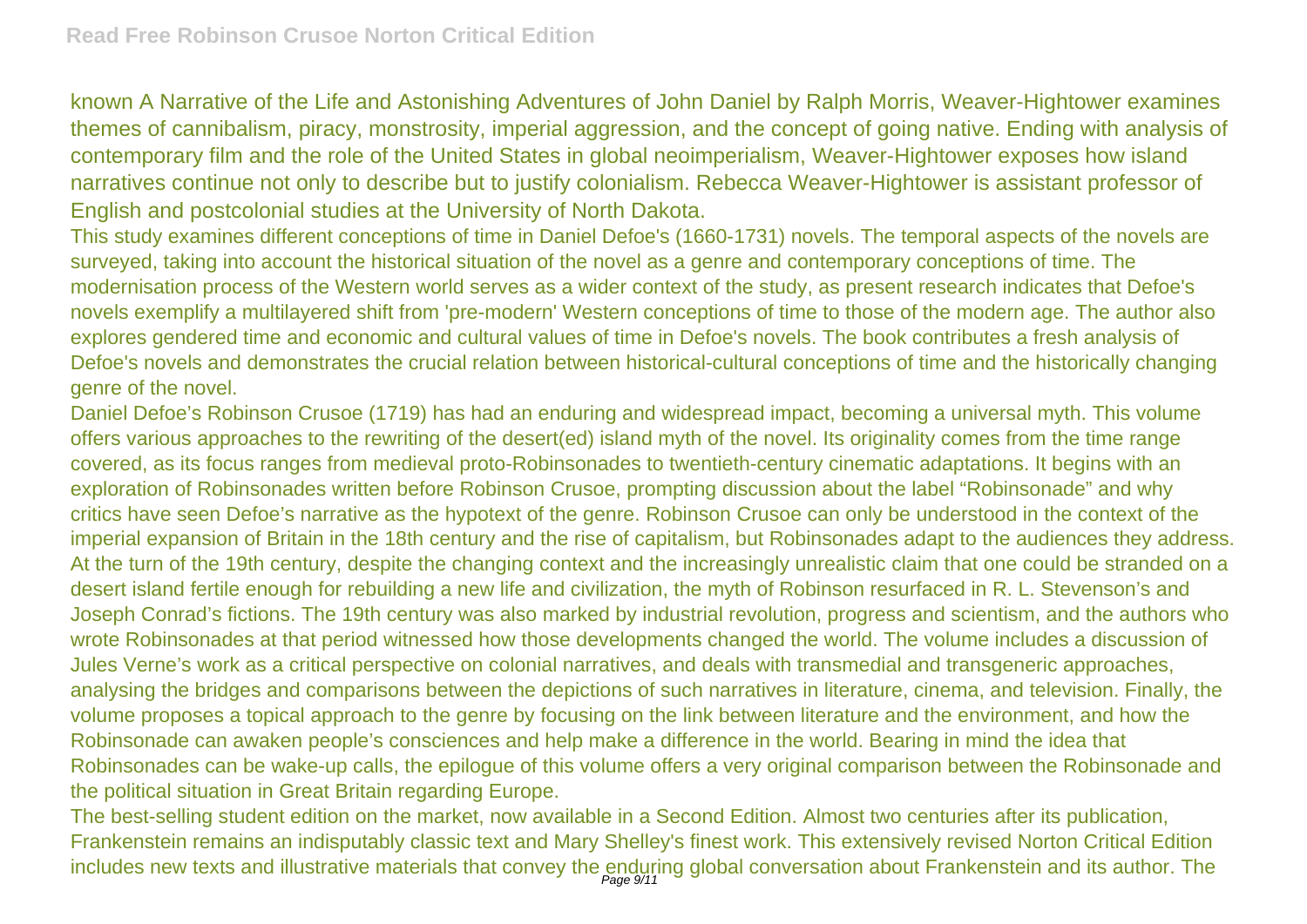text is that of the 1818 first edition, published in three volumes by Lackington, Hughes, Harding, Mavor, and Jones. It is accompanied by an expansive new preface, explanatory annotations, a map of Geneva and its environs, and seven illustrations, five of them new to the Second Edition. Context is provided in three supporting sections: "Circumstance, Influence, Composition, Revision," "Reception, Impact, Adaptation," and "Sources, Influences, Analogues." Among the Second Edition's new inclusions are historical-cultural studies by Susan Tyler Hitchcock, William St. Clair, and Elizabeth Young; Chris Baldrick on the novel's reception; and David Pirie on the novel's many film adaptations. Related excerpts from the Bible and from John Milton's Paradise Lost are now included, as is Charles Lamb's poem "The Old Familiar Faces." "Criticism" collects sixteen major interpretations of Frankenstein, nine of them new to the Second Edition. The new contributors are Peter Brooks, Bette London, Garrett Stewart, James. A. W. Heffernan, Patrick Brantlinger, Jonathan Bate, Anne Mellor, Jane Goodall, and Christa Knellwolf. A Chronology and Selected Bibliography are also included.

When Defoe published The Life and Strange Surprizing Adventures of Robinson Crusoe and The Farther Adventures of Robinson Crusoe in 1719, he could not have imagined that Crusoe, Friday, and a footprint in the sand would enjoy global recognition 300 years later. Why—and how—does Crusoe's story resonate today? There is no shortage of explanations for the longevity of Defoe's creation, which has been interpreted as both religious allegory and frontier myth, with Crusoe seen as an example of the selfsufficient adventurer and the archetypal colonizer and capitalist. Defoe's original has been reimagined multiple times in legions of Robinsonade or castaway stories. But there is still much more to say—the Crusoe myth is far from spent. This wide-ranging collection brings together eleven scholars who suggest new and unfamiliar ways of thinking about this most familiar of works, and who ask us to consider the enduring appeal of "Crusoe," more recognizable today than ever before.

In this book, economists and literary scholars examine the uses to which the Robinson Crusoe figure has been put by the economics discipline since the publication of Defoe's novel in 1719. The authors' critical readings of two centuries of texts that have made use of Robinson Crusoe undermine the pervasive belief of mainstream economics that Robinson Crusoe is a benign representative of economic agency, and that he, like other economic agents, can be understood independently of historical and cultural specificity. The book provides a detailed account of the appearance of Robinson Crusoe in the economics literature and in a plethora of modern economics texts, in which, for example, we find Crusoe is portrayed as a schizophrenic consumer/producer trying to maximize his personal well-being. Using poststructuralist, feminist, postcolonial, Marxist and literary criticism approaches, the authors of the fourteen chapters in this volume examine and critique some of the deepest, fundamental assumptions neoclassical economics hold about human nature; the political economy of colonization; international trade; and the pervasive gendered organization of social relations. The contributors to this volume can be seen as engaging in the emerging conversation between economists and literary scholars known as the New Economic Criticism. They offer unique perspectives on how the economy and economic thought can be read through different disciplinary lenses. Economists pay attention to rhetoric and metaphor deployed in economics, and literary scholars have found new areas to explore and understand by focusing on economic